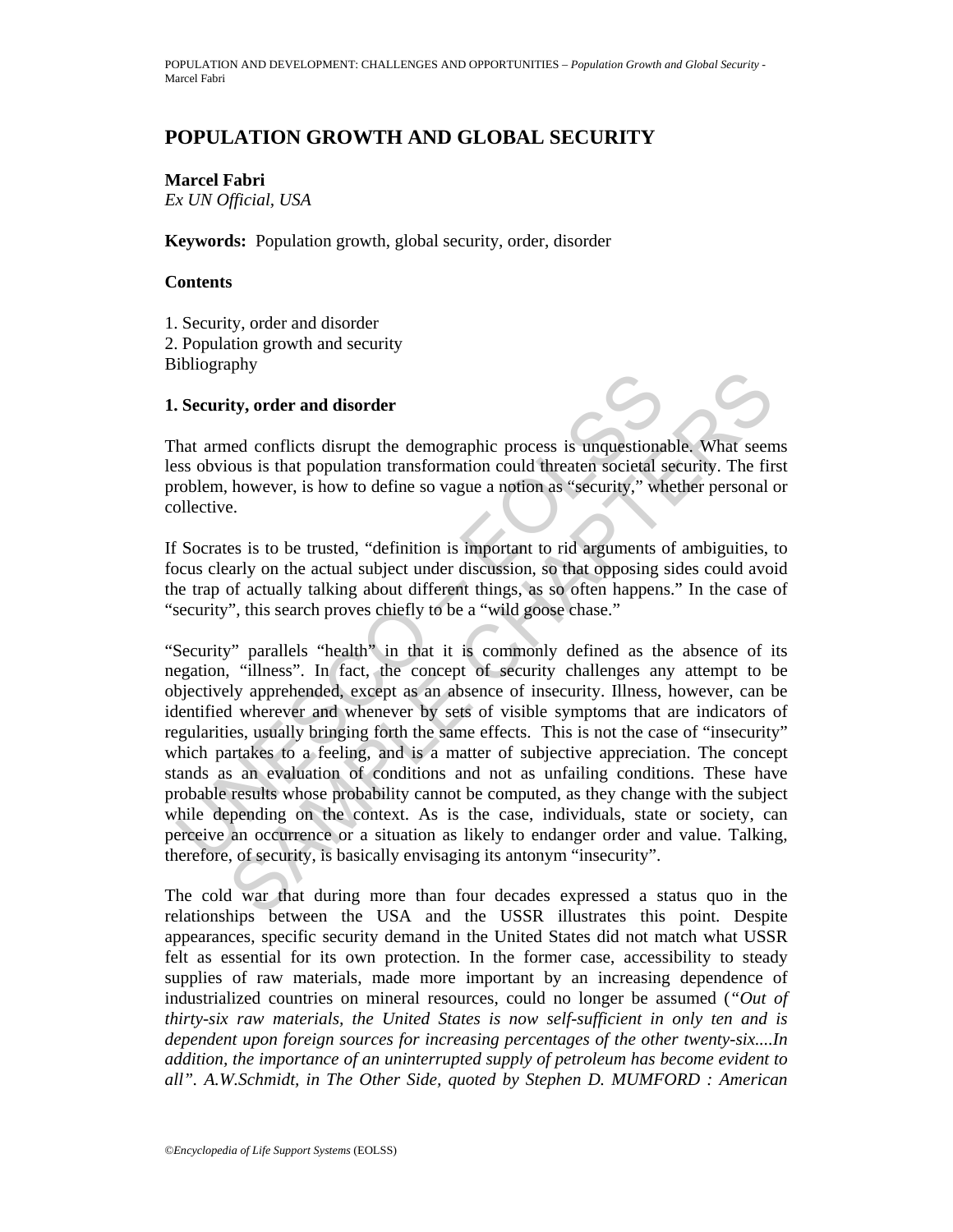*Democracy & the Vatican : Population Growth and National Security, Humanist Press, Amherst, NY, 1984*). Global economic prosperity was in need of new free markets that were at risk of falling into the orbit of Soviet interests and expansion. The creation of NATO, in 1949 "was a defensive gesture by the principal western powers based on fear of Russian aggression, revulsion against the fact and the nature of Russian domination in Eastern Europe, frustration . . . in German affairs . . . and the failure to internationalize the control of atomic energy."

In the case of the USSR, security preoccupations had more than once switched over since 1917. To the rejection of the new state by the western powers and Stalin's response in the term of an external policy of isolation, had succeeded, from Khrushchev, Russia's readmission on the international scene, but not without the incertitude the zigzag American world policy created. Meanwhile, manifold sense of insecurity affected the Russian authorities: the arms race to which they felt compelled to avoid being distanced by the United States and endangered by China, resulting in an unbearable cost that prevented at the same time equating the western technology and upgrading the consumption standards of their population.

As a rule, human organized groups, and therefore states, are concerned with order and the maintenance of a balanced situation. There is always an implicit reference to physical systems, where equilibrium, as alleged the most probable state, is reached when a multitude of events taking place simultaneously in the system compensate statistically for one another.

ncertitude the zigzag American world policy created. Meanwhile, m<br>security affected the Russian authorities: the arms race to which they<br>void being distanced by the United States and endangered by China<br>subarable cost that de the zigzag American world policy created. Meanwhile, manifold sense of surfected the Russian authroities: the arms race to which they felt compelled the ling distanced by the United States and endangered by China, resul While concepts of equilibrium, order, status quo, are parent notions suggesting a static vision, change is the norm in human societies. A common conception of equilibrium in a social system, concerns "elements in mutual interrelations, which may be in a state of 'equilibrium,' such that any moderate changes in the elements or their interrelations away from the equilibrium position are counterbalanced by changes tending to restore it." Stability comes, then, as a constant reestablishment of equilibrium, through an adaptative response to the process of repeated imbalances the social system undergoes. All depends, therefore, on the nature and strength of the perturbation as well as on the capacity of the system to self-defense. Whether equilibrium is a permanent regime or an impossible status quo, it is nonetheless the major requirement pursued by humankind.

As a coercion-wielding organization that exercises clear priority in some respects over all other organizations within a substantial territory, a state, more than mere equilibrium, requires order. While the former may be due to a contingency, the latter depend on the state's own volition. Any state is holistic, i.e., regards the society as a whole. It sees accordingly order into social integration which could be defined as a process of inserting peoples into a social system and of strengthening the interdependence among all members, in order to tighten global cohesion under the national authority. National history as retold to the children becomes a mythic itinerary subordinated to the present attainment of the nation-state. A general agreement among integrated people on the adoption of major values determines a conformism, "essentially a set of habits and attitudes that" induces "people to reproduce the existing structure of rewards and authority." (*The definition of "conformism" proposed here is practically the definition that Charles Tilly gives of "integration": "essentially a set of*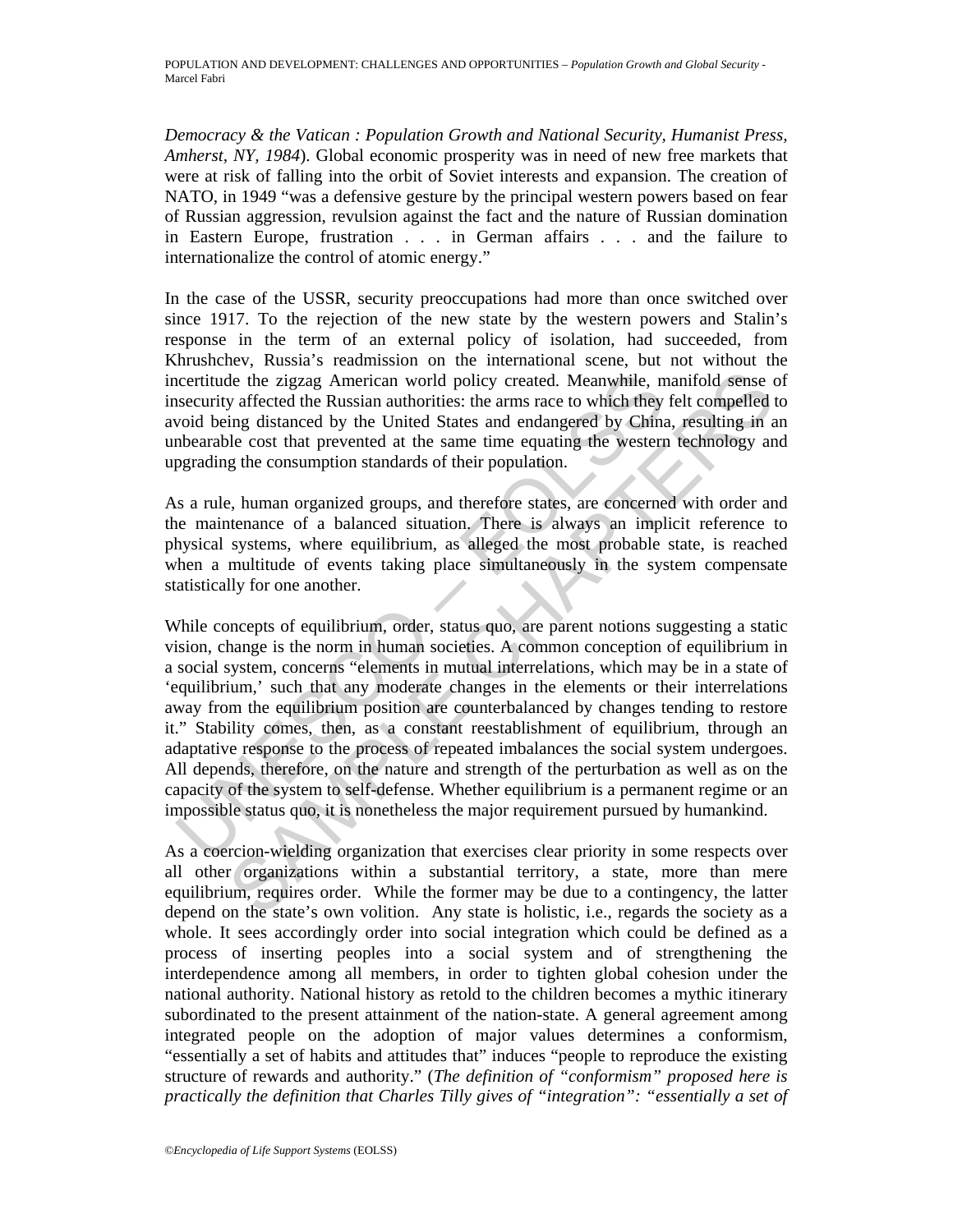*habits and attitudes that encouraged people to reproduce the existing structure of rewards and authority." Reasons for this change are dual. First, the cohesion of a group by securing interdependence among its members emphasizes the state volition for building an entity to its image, while allowing individualities to be preserved. Second, the opposition between conformism and differentiation susceptible to generate disorder, takes into account a further discrepancy between a static, conservative attitude and a dynamic deviation from the norm. See Charles TILLY : Big Structures, Large Processes, Huge Comparisons, Russel Sage Foundation, New York, 1984*) The conformism is more than often challenged by individual deviations leading to cluster differentiation. Whenever differentiation overcomes the conformism, unsettling a delicate balance between both, social order is endangered. As a result, the collective disorder may surge as a protest, a riot, a rebellion against the authority. The deeper breach in social stability occurs with mutation.

The same way circumstantial events affect equilibrium; revolutions equating mutation disrupt the state. According to Theda Skocpol, "social revolutions are rapid, basic transformations of a society's state and class-based structure; and they are accompanied and in part carried through by class-based revolts from below."

ccurs with mutation.<br>
he same way circumstantial events affect equilibrium; revolutions<br>
isrupt the state. According to Theda Skocpol, "social revolutions<br>
ansformations of a society's state and class-based structure; and ith mutation.<br>
ith mutation.<br>
e way circumstantial events affect equilibrium; revolutions equating mutatio<br>
he state. According to Theda Skocpol, "social revolutions are rapid, basi<br>
anations of a society's state and class Revolution cannot develop, however, without prerequisites. First, the state must be in a situation of crisis, where some imbalance, either political or economic, emphasizes basic deficiencies in the social structure. The assessment of the situation should not exclude transnational structures that create interdependence in the world economic capitalism, nor the relative position of the state in the international military and ideological context, both factors prone to influence the domestic system. This set of conditions addresses but one main actor of the national conflict. The opponent party, for violent it may be, needs more to transform a simple rebellion into a revolution striving to achieve a structural change.

The state may objectively reflect a social stratification and its integration, expressing in accordance with the political system and its institutions, the resulting views of a concerted representation of the various strata or those of the dominating social class. In either case, a balance built on a consensus or on coercion must exist among the various forces whose weight depends on how specific the classes are. The latent tension that may exist between two structural opponents is transferred to the state, regarded by the dissent class as the guardian of an unjust order since it supports the dominating class, or so is it assumed by the protestors.

Some violent issue should eventually be expected, whenever the political games of representation or the one-sidedness of the state coincide with the developing strain among classes. While the social stratification is a functional view of a society that does not take into consideration the situation of potential conflict among strata, the notion of class, as a social subsystem, embodies a latent conflict. The nation-state, however, is more than an arena where social formations, out of their contradictions antagonize each other, or than the simple instrument of dominant classes. It preserves its relative autonomy i.a., in ruling class relations and selecting its own strategy to legitimate the ruling bourgeoisie. For instance, when the state intervenes to correct the distortions brought by private interests in order to preserve free-market economy.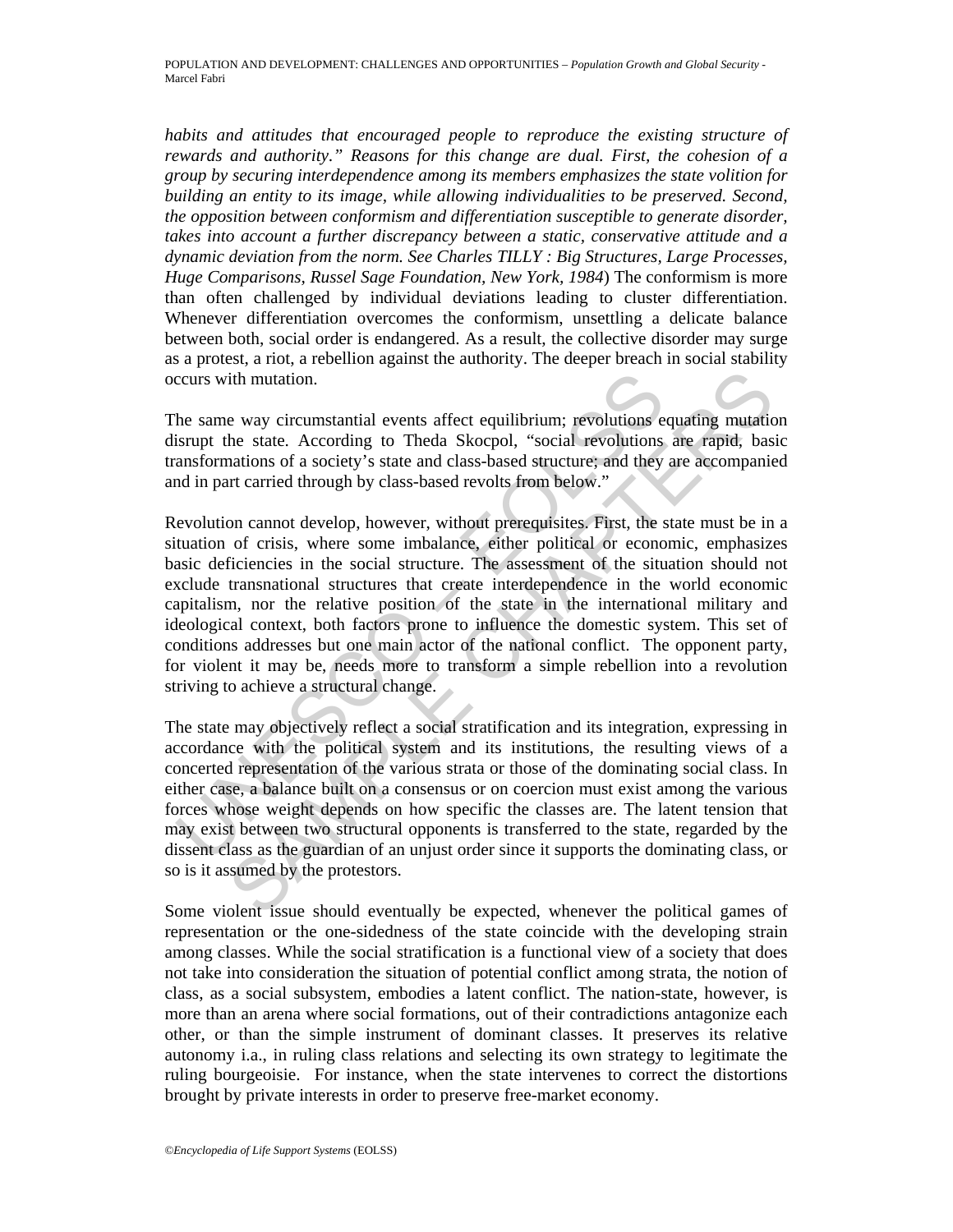articipate with all the individual characteristics they mutually share<br>ay of which they are well aware. By similarity with nationalism<br>elling of sharing common values and life conditions generate a bindin<br>n unstatisted ele ie with all the individual characteristics they mutually share in an integrate<br>which they are well aware. By similarity with nationalism, awareheass and<br>sharing common values and life conditions generate a binding ideolog Revolution usually erupts as an overt movement of violence. Although, nowadays, the context of its emergence has been affected by the current development of technology and organization– which benefits both sides in terms of intercommunication fluidity and strategy, by increasing the efficacy of the action as well as the reaction, though, at a higher cost– the revolutionary process remains practically unchanged. Starting by what appears to be a spontaneous movement of protest, binding people into a mounting desire of vehemence, revolution, is definitely distinct from a rebellion. An analogy can be seen in the difference between war which implies its own rationale, determining a system of its own, and a circumstantial fight that may occur either in isolation or in accordance with the logic of war. Revolution involves social class structure. Rebellion implicates a physical mass of people. Class, however, is more than an abstract concept. It implies also real peoples that correspond to a self-defined category. This means that people participate with all the individual characteristics they mutually share in an integrated way of which they are well aware. By similarity with nationalism, awareness and feeling of sharing common values and life conditions generate a binding ideology based on unsatisfied elementary needs and on moral principles. In this case cultural values are derived values from imposed externalities as well as the way classes regard themselves mutually. This ideology, being the representation a group is willing to give of itself, determines a scheme of attitude and of long term action. Cultural likenesses are in this case a consequence and not a factor of integration. National and social revolutions usually follow an identical process and more than often may be confused into the same outburst. The passage from rebellion to revolution, from an emotional issue of a subterranean rationale to a significant set of action operates through organization and a shift in time perspective. Leaders and theorization are then essential ingredients to embody the rebellion into a revolutionary movement aimed at changing the social structure. The emergence of new regimes relies on the classes' relation change. That is what Lenin had expressed as "The Fundamental Law of Revolution", by asserting that "only when the 'lower classes' *do not want* the old way and when the 'upper class' *cannot carry on in the old way* can revolution win."

As constitutive of the social structure, a social class could be defined as a factual group of individuals whose acknowledged respective postures in regard of the socioeconomic system are determined by their position and interest within the process of production, whether this is industrial or agricultural; a class is an integrated semi-open system which seeks its cohesion by stressing its life style, as evidenced by the repartition of the household expenditures, and by emphasizing its differences both from other classes and from the social stratified body as a whole, in order to build in a cultural cohesion among its scattered members (*Although Marx broke off the last chapter of Capital, Volume Three, after asking "What constitutes a class?", there is little doubts about the major role played by the industrial production relations, rather than by wealth and income, in the formation of a class (see i.a. The Communist Manifesto (1848), Class Struggles in France (1848-1850), The Eighteenth Brumaire of Louis Bonaparte (1852), Civil War in France (1871), for various interpretations. Non Marxist definition relying distinctively on occupation, status, prestige,... can be found in :* 

*SCHUMPETER, Joseph : Capitalism, Socialism and Democracy, Harper & Brothers, New York, 1942; GURVITCH, Georges : La vocation actuelle de la sociologie, T.I (vers la sociologie différentielle), P.U.F., Paris, 1963; also ARON, Raymond : La lutte des*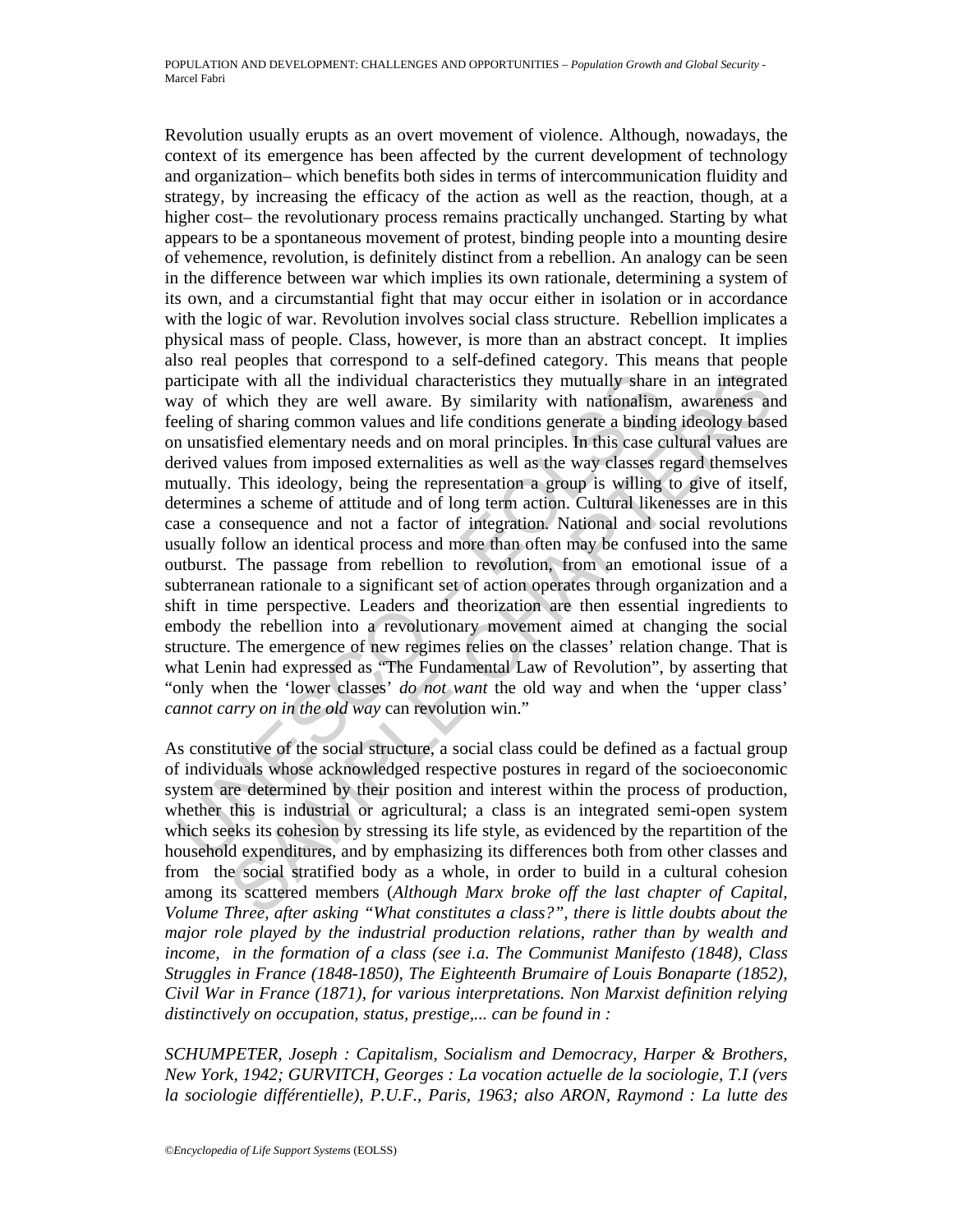*classes,Editions Gallimard, Paris, 1964. See also about peasant's relations to social order : WOLF, Eric : Peasant Wars of the Twentieth Century, Harper & Row, Publishers, Inc., New York, 1969; Peasants, Prentice Hall, Englewood Cliffs, NJ, 1966 and Europe and the People Without History, University of California Press, Berkeley and Los Angeles,CA, 1982 (ed. 1997). The growth of class differentiation and peasantry are also discussed in DOBB, Maurice : Studies in the Development of Capitalism, International Publishers, New York, 1963. It should also be reminded that "social Class" is a transitory concept affected across time by historical conditions and across space by the diversity of social systems. Even within the Western societies, huge differences exist between Europe and the United States, let alone within Europe among its various economic systems.*).

y contrast with revolution, but as a necessary detonator, rebellion is<br>vent. It stands as the emotional issue of a subterranean rationale figure<br>nosion. Contrary to the organized way revolution operates, rebellion s<br>notion ast with revolution, but as a necessary detonator, rebellion is a mass-wield<br>intands as the emotional issue of a subterranean rational efigured by the classes<br>Contrary to the organized way revolution operates, rebellion se By contrast with revolution, but as a necessary detonator, rebellion is a mass-wielding event. It stands as the emotional issue of a subterranean rationale figured by the classes' tension. Contrary to the organized way revolution operates, rebellion sets the masses in motion. There is a striking difference between classes and masses. Classes are strengthened with interdependence among their constituent individuals whereas mass achieves unity when this interdependence vanishes. While behaving as a micro society systematically increasing its structures, through families, which strive to perpetuate their class identity across successive generations, incorporating time and duration to their most salient characters, classes augment their density through a higher organization. Social classes gradually assert themselves and gain the social status that eventually will institutionalize their struggle and return them into the legitimacy of social stratification and of its hierarchy. The confrontation that put face to face Marx and Bakunin expressed this opposition between "social classes", pertaining to the capitalist system and the "masses" that only insurrection could free.

Opposite the consolidated class, stands the transitory mass, building up stability through an entropic process of people equalization around an elementary protest that figures the hidden order and inner rhythm of the chaos. As the mass tends to grow, its only limitation comes from the hardening of the environment. Accumulating power and ready to release it in a sudden outburst of violence, the crowd is awaiting directives and direction.

Referring to the "mob" as a pre political phenomenon, Hobsbaum defines it "as the movement of all the classes of the urban poor for the achievement of economic or political changes by direct action -that is by riot or rebellion- but as a movement which was as yet inspired by no specific ideology." Angry hordes of peasants are no less harmful than urban mobs. Between 1826 and 1861, there were 1,186 Russian serf uprisings, a permanent agitation that the abolition of serfdom did not appease, the peasant out of poverty resenting more the alienation from the land than the lack of freedom. A core of the insurrection, the mass dissolves individual consciousness into irrational violence until taking order from a leader, always a deviant, who will condense the discontent into a simple unifying slogan. Depending on the balance of opposing forces, rebellion may generate or not a revolution.

Calling for immediate and irrational response from the legitimate authority, it disrupts order in many ways. No wonder that the simple allusion to the mass and its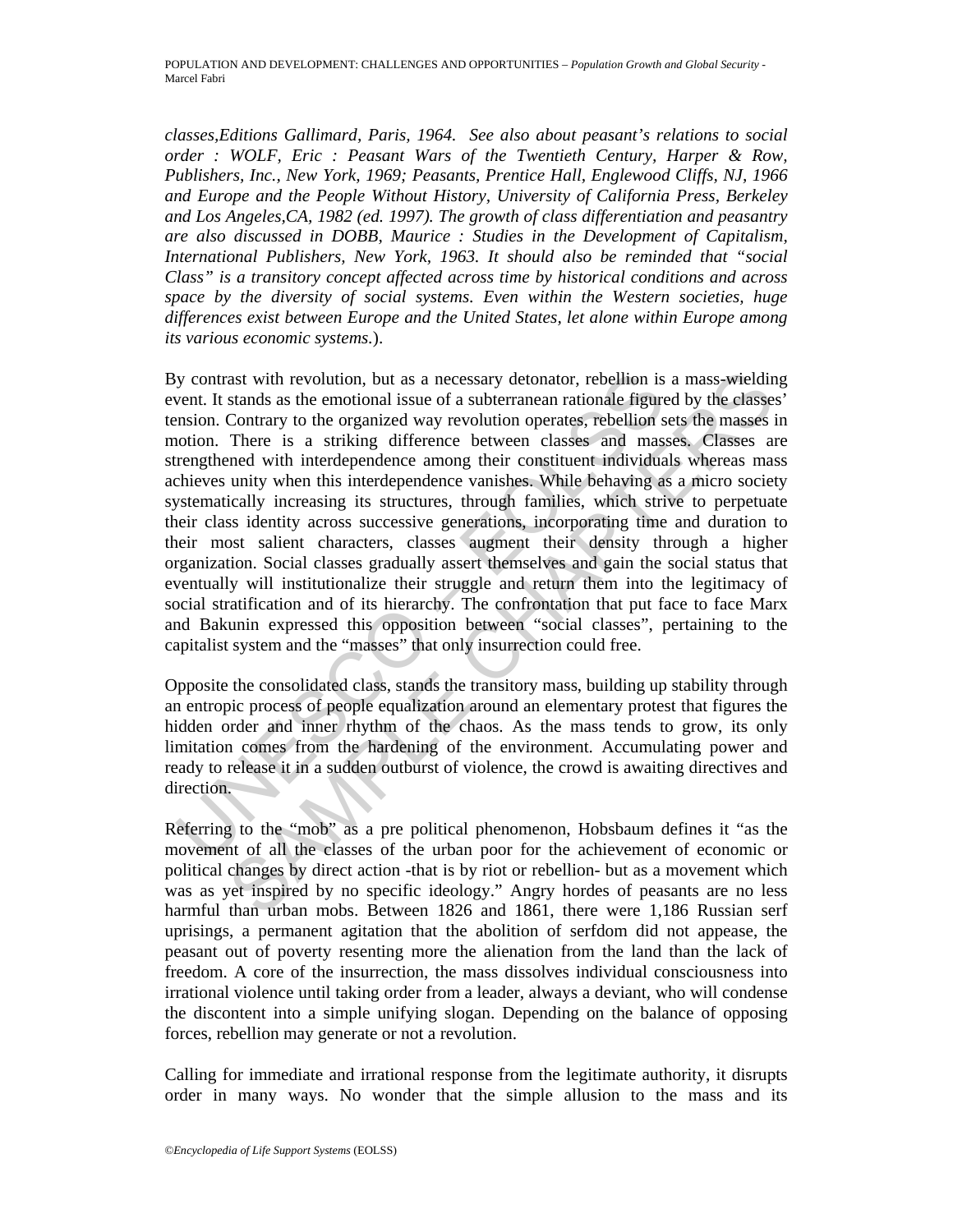instantaneous power, threats the sense of security. The idea of unleashed multitude is scaring. Further the more, when this multitude seems to swell out of forcefulness, as a natural process.

- -

-

# TO ACCESS ALL THE **22 PAGES** OF THIS CHAPTER, Visit: [http://www.eolss.net/Eolss-sampleAllChapter.aspx](https://www.eolss.net/ebooklib/sc_cart.aspx?File=E1-13-04-05)

#### **Bibliography**

ARENDT, Hanna : Ibidem, p. 279

ARENDT, Hanna : Ibidem, p. 281

BERNARD, Philippe : *L'immigration,* Le Monde-Editions, 1993, pp.107-108

BRADSHER, Henry S.: *Afghanistan and the Soviet Union,* Duke University Press, Durham, 1985

BUCKLEY, Walter : *Sociology and Modern Systems Theory,* Prentice-Hall, Englewood Cliffs, N.J., 1967, p.9

CALVOCORESSI, Peter : "World Politics since 1945", Longman, London, sixth ed. 1991, p.20.

CANETTI, Elias : *Masse et puissance (Masse und Macht, 1960)*, Editions Gallimard, Paris, 1966.

**Ibliography**<br>
RENDT, Hanna : Ibidem, p. 279<br>
RENDT, Hanna : Ibidem, p. 281<br>
ERNARD, Philippe : *L'immigration*, Le Monde-Editions, 1993, pp.107-108<br>
RADSHER, Henry S.: *Afghanistan and the Soviet Union*, Duke University P **SAMPLE CONSET (FOR THE CONSET CONSET CONSET (FOR THE CONSET CONSETT)<br>
SER, Henry S.: Afghanistan and the Soviet Union, Duke University Press, Durham, 1985<br>
F. Neury S.: Afghanistan and the Soviet Union, Duke University Pr** CARRERE d'ENCAUSSE, Hélène in Christoph Bertram (ed.) : *Prospect of Soviet Power in the 1980's* , The Mac Millan Press Ltd., 1980, French translation : *La menace soviétique,* Bibliothèque Berger-Levrault, Paris, 1982 PRIGOGINE, Ilya & STENGERS, Isabelle : *Order out of Chaos (Man's New Dialogue with Nature)*, Bentam Books, Toronto-New York, 1984, pp.122-129

CHESNAIS, Jean-Claude: *La transition démographique (Etapes, formes, implications économiques),* INED-PUF, Paris, 1986, pp. 164-165

COLE, H.S.D., FREEMAN, Christopher, JAHODA, Marie & PAVITT, K.L.R. (Eds.) : *Models of Doom, A Critique of the Limits to Growth,* Universe Books, New York, 1973

CURTIN, Philip D.: *Migration in the Tropical World,* in *Immigration Reconsidered,* Yans-McLaughlin (Ed.)

DUPREEL, Eugène : *"L'optimum de population et ses problèmes",* in Revue de l'Institut de Sociologie, Université Libre de Bruxelles, janvier-mars 1928

FINDLEY, Sally E.: *Does Drought Increase Migration? A Study of Migration from rural Mali during the 1983-1985 Drought,* International Migration Review, Vol. 28, No 3, Fall 1994

FLANDRIN, Jean-Louis: *L'église et le contrôle des naissances,* Flammarion, Paris, 1970. Ibidem, for the review of the origin of the strict Catholic attitude against contraception.

FORRESTER, Jay W.: *Urban Dynamics,* The M.I.T. Press, Cambridge, Massachuset and London, 1969 and *World Dynamics, 1971.*

GAY, Peter: *The Enlightenment (An Interpretation) : The Science of Freedom,* W.W. Norton & Company, New York-London, 1969, p.94

GIRARDET, Raoul: *Mythes et mythologies politiques,* Editions du Seuil, Paris, 1986.

GOLDSCHEIDER, Calvin : *Societal Change and Demographic Transition,* in Chaire Quételet 1981: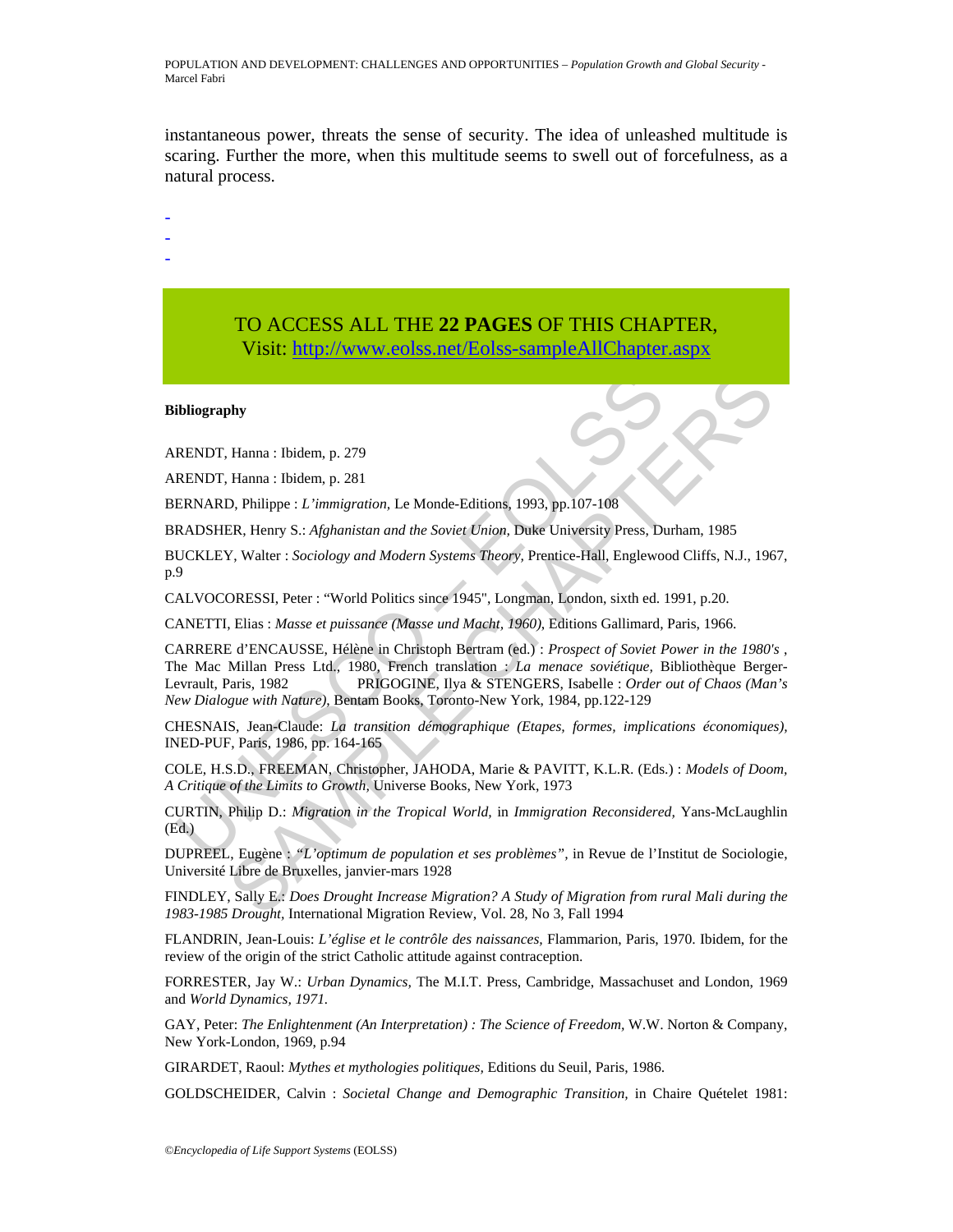*Population et structures sociales*, Cabay, Jezierski, éditeur et Département Démographie U.C.L., Louvain-la-Neuve, 1981, pp.83-106

GOLDSCHEIDER, Calvin : *Societal Change and Demographic Transition*: Ibidem

GORIELY, Georges : *Signification actuelle de l'idée de révolution,* in Georges BALANDIER (ed.) : *Sociologie des mutations*, Editions Anthropos, Paris, 1970, pp.221-247

HARROY, Jean-Paul : *Afrique, terre qui meurt,* Bruxelles, 194?

HASSNER, Pierre : *L'émigration, problème révolutionnaire,* in *Esprit,* Revue internationale No 183, juillet 1992

HAUSER, Philip M. : *The Population Dilemma,* The American Assembly, Prentice Hall, Englewood Cliffs, NJ, 1963, p.1-2

HOBSBAUM, Eric J.: *Primitive Rebels* (*Studies in Archaic Forms of Social Movements in the 19th and 20th Centuries*), W.W. Norton & Co. Inc., New York, 1959, p.110

*F'* Centures), W.W. Notton & Co. Inc., New York, 1959, p.110<br>
OBSBAWM, E.J.: The Age of Capital (1848-1875), Abacus-Little, Brown and Com<br>
229. Ibidem, p. 80<br>
JRDANT, Michel : *Le défi écologique,* Boréal Express, Montréa ries), W.W. Norton & Co. Inc., New York, 1959, p.110<br>
WM, EJ.: *The Age of Capital (1848-1875)*, Abacus-Little, Brown and Company, London, 197<br>
NM, EJ.: *The Age of Capital (1848-1875)*, Abacus-Little, Brown and Company, L HOBSBAWM, E.J.: *The Age of Capital (1848-1875),* Abacus-Little, Brown and Company, London, 1975, p.229. Ibidem, p. 80

JURDANT, Michel : *Le défi écologique,* Boréal Express, Montréal-Canada, 1984, p.46

LE BRAS, Hervé : Ibidem, pp. 22-54

LE BRAS, Hervé: *Les limites de la planète, (Mythes de la nature et de la population)*, Flammarion, Paris, 1994, p.20-21

LENIN : *Left-Wing Communism: An Infantile Disorder,* (1920), International Publishers, New York, 1940, p.76

LEVESQUE, Jacques : *L'URSS en Afghanistan (De l'invasion au retrait),* Editions Complexe, Bruxelles, 1990.

LIVI-BACCI, Massimo: *A Concise History of World Population* (1989) ,Blackwell, Cambridge MA & Oxford UK, 1992, pp.123-129

MARTIN, Philip L. and MILER, Mark J.: *European-American Immigration Convergence,* in International Migration Review, Vol. 28, No. 3, 1994, p. 591

MEADOWS, Donella, MEADOWS, Denis & others : *The Limits to Growth (A Report for the Club of Rome's Project on the Predicament of Mankind)*, Universe Books, New York, 1972.

MESAROVIC, Mihajlo & PESTEL, Eduard : *Mankind at the Turning Point (The Second Report to the Club of Rome)*, E.P. DUTTON and Co, Inc., New York, 1974

MOSCOVICI, Serge : *L'âge des foules (un traité historique de psychologie des masses),*(Fayard 1981) Nouvelle édition : Editions complexes, Bruxelles, 1991.

MUMFORD, Stephen D.: Ibidem, pp.23-33. Ibidem, p.6. Ibidem, p.30

MUMFORD, Stephen D.: Ibidem, pp.23

MUMFORD, Stephen D: *American Democracy & the Vatican: Population Growth & National Security,*  Humanist Press, Amherst, New York, 1984 Ibidem, p3-4.

POULANTZAS, Nicos : *Les classes sociales dans le capitalisme aujourd'hui,* Editions du Seuil, Paris, 1974, pp.77-78

Quoted by ARENDT, Hanna : *The Origins of Totalitarianism,* (A Harvest Book) Harcourt Brace Jovanovich, Inc. , New York, 1973, p.270 f.

ROUSSEL, André : *Histoire des doctrines démographiques illustrées par les textes,* Nathan, Paris, 1979, pp. 135-148

SAUVY, Alfred : *Théorie générale de la population,* Vol. I, P.U.F., Paris, 1963.

SIMON, Julian : Ibidem